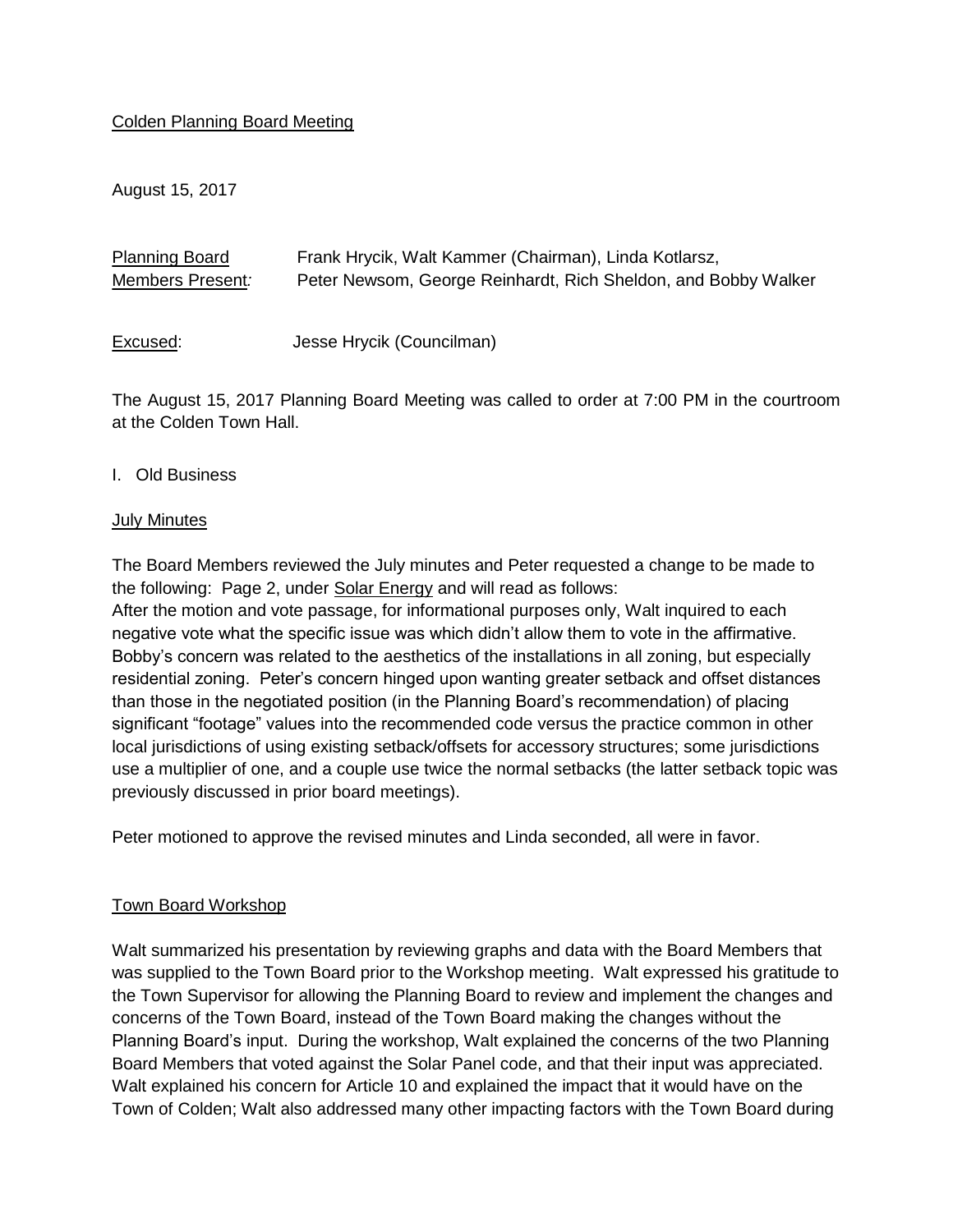the workshop and they are documented in the presentation slides which the Town Clerk has on file and which have been supplied in softcopy PDF to the Town Board and Planning Board members. Finally, during the workshop the attending Planning Board members, as well as the Code Enforcement Officer, gave valuable feedback to the Town Board about the SECS Chapter 107 Version #26.

Resolve Questions/Concerns from the Town Board Regarding the Colden Solar Energy Conversion System Chapter 107 (Version #26):

A handout was supplied to all in attendance. Walt asked the Planning Board to review the following changes for the three action items listed below in response to question by the Town Board and enhancements identified subsequently:

- 1. Delete highlighted segment from Ver#26, Page 3: "…and which consist of an overall footprint of a maximum of twenty (20) acres".
- 2. Improve the wording to Ver#26, Page 6: "…(and all ground mounted solar energy systems over 25kW)…"
- 3. Adding the following wording to Ver#26, Page 7: "…M. The Town of Colden reserves the right, by local laws, to provide that no exemption pursuant to the provisions on New York State Real Property Tax Law (RPTL) 487 shall be applicable within its jurisdiction."

Walt asked if all the Board Members concur with these three items. Peter motioned to approve the changes and Rich seconded. All were in favor without any discussion.

The Board Members reviewed and discussed the possible change to Ver#26, Page 7. The setback distance of non-utility ground mounted solar energy systems needed to be defined in a better manner, so as to fairly treat non-conforming lot landowners, as well as smaller acreage landowners who wish to have the benefits of a ground mounted solar energy system on their land. This responds to concerns discussed by the Town Board at the workshop. Rich suggested: "2X" the regulated setbacks for accessory structures etc. in each Zoning District. After significant discussions, Bobby motioned and Linda seconded the suggestion made by Rich. Five out of seven Board Members approved the motion.

## Ver#26, Page 7/8

The Planning Board decided that statements for (4) and (5) should remain without any changes.

## Proposed Chapter 107 Solar – Vers.#26

The Board Members reviewed and discussed in great detail the concerns of the Town Board which dealt with what was viewed as an overly restrictive limit on acreage and percentage of land which could be used for development of a large solar project. Rich motioned to accept the approach of a two tier approach for such developments; moderate size parcels between 15 acres and 50 acres would have a higher percentage of coverage permitted than larger parcels. Peter seconded. Six out of seven Board Members approved the motion. The revised recommendation will include the two tier method of resolving the Town Board's concern on this issue.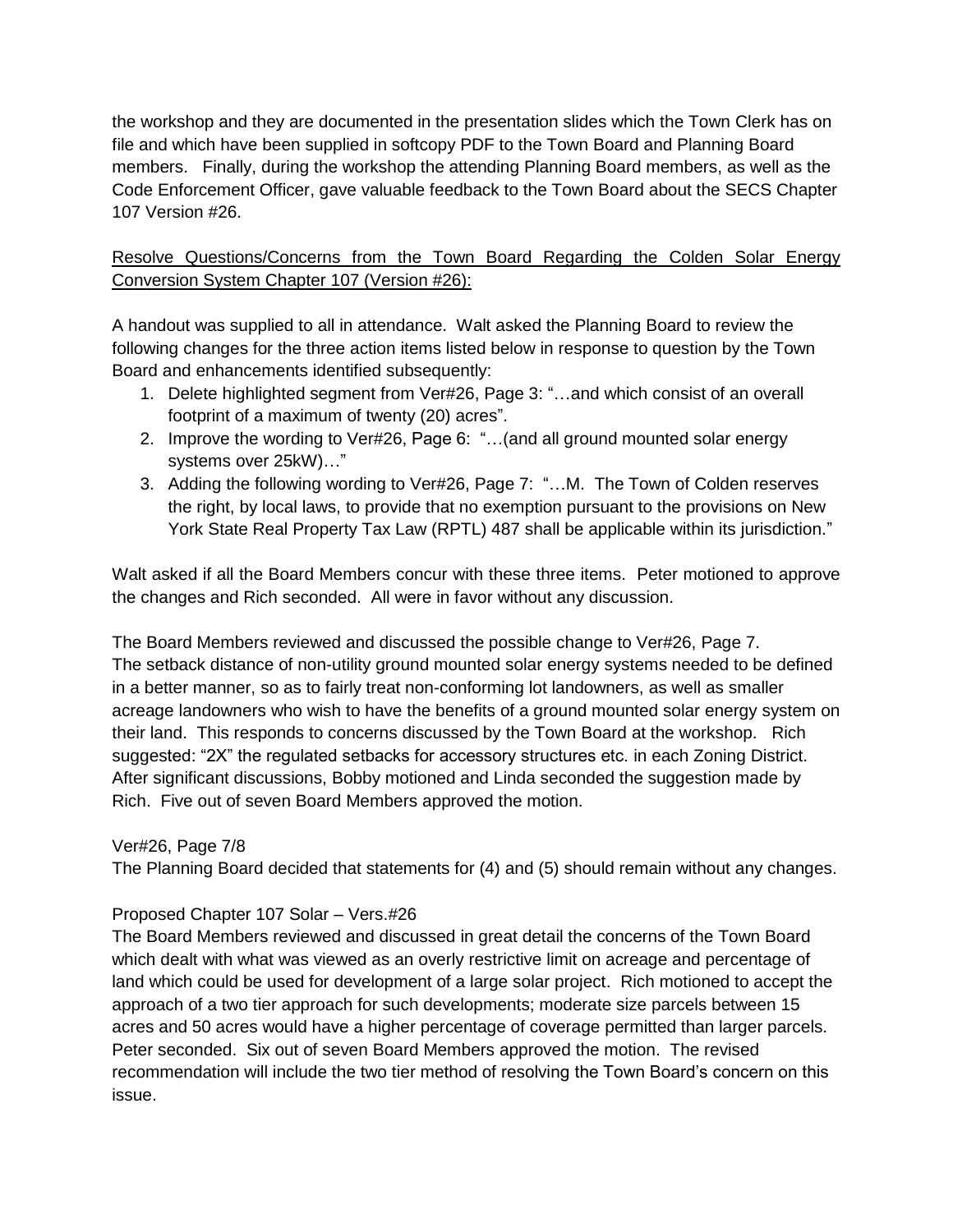### Section 107-9 Special Use Permit Criteria:

The Board Members reviewed and discussed a Town Board concern about the maximum acreage coverage for utility-scale systems; it was felt that the original 20 acre limit would prohibit too many landowners which have ongoing discussions with SECS developers; most all have desires for utility-scale projects larger than 20 acres. After much discussion on this matter, Rich motioned to recommend to the Town Board the maximum area of 40 acres can used by utility-scale Solar Energy System and Frank seconded. Four out of seven Board Members approved the motion.

### Ver#26 Page 10/11

The Board Members reviewed a possible concern by the Town Board regarding setbacks on utility-scale SECS, and after much discussion Peter motioned to leave as written since almost all concerns can be addressed as conditions/restrictions during the Special Use Permit procedure. Rich seconded the motion and four out of seven Board Members approved the motion.

The Board Members reviewed the Chairman's added recommendation for inactive railroad's rail bed right of way, as referenced as (5) under setbacks. Walt hoped that would be accepted as it was added for future possibilities and to address any potential uses of those rail beds for future generations.

### Ver#26, Page 14

The Board Members reviewed a PB recommendation to improve administration of SECS projects. This would add the change to: "…(L) Any changes or alterations (post-construction) to a utility-scale or any solar energy system which was not processed via the Colden Unified Solar Permit method, shall be done only by amendment to the Special Use Permit and/or site plan (if required) subject to all requirements of this Code at the time of the change or alterations request by the Applicant…"

Walt asked for discussion or concerns of the last two above changes. Rich motioned to accept the recommended changes and Peter seconded. All were in favor.

Walt will meet with the Town Attorney, as necessary, to review any concerns.

## Administrative Local Law for SECS Use Districts

A task for the Planning Board related to the adoption of Chapter 107 Solar Energy Conversion Systems (SECS) code remains. That task is to recommend a Local Law which establishes the Use Districts, in Chapter 108 Zoning Code, for permitted Solar Energy Conversion Systems. The Planning Board members were supplied with a draft of that Local Law's salient details. Walt asked the Board members to review the Planning Board Draft 1 Permitted Use Changes to Chapter 108 Zoning. After review, Rich motioned to approve the Permitted Use Changes and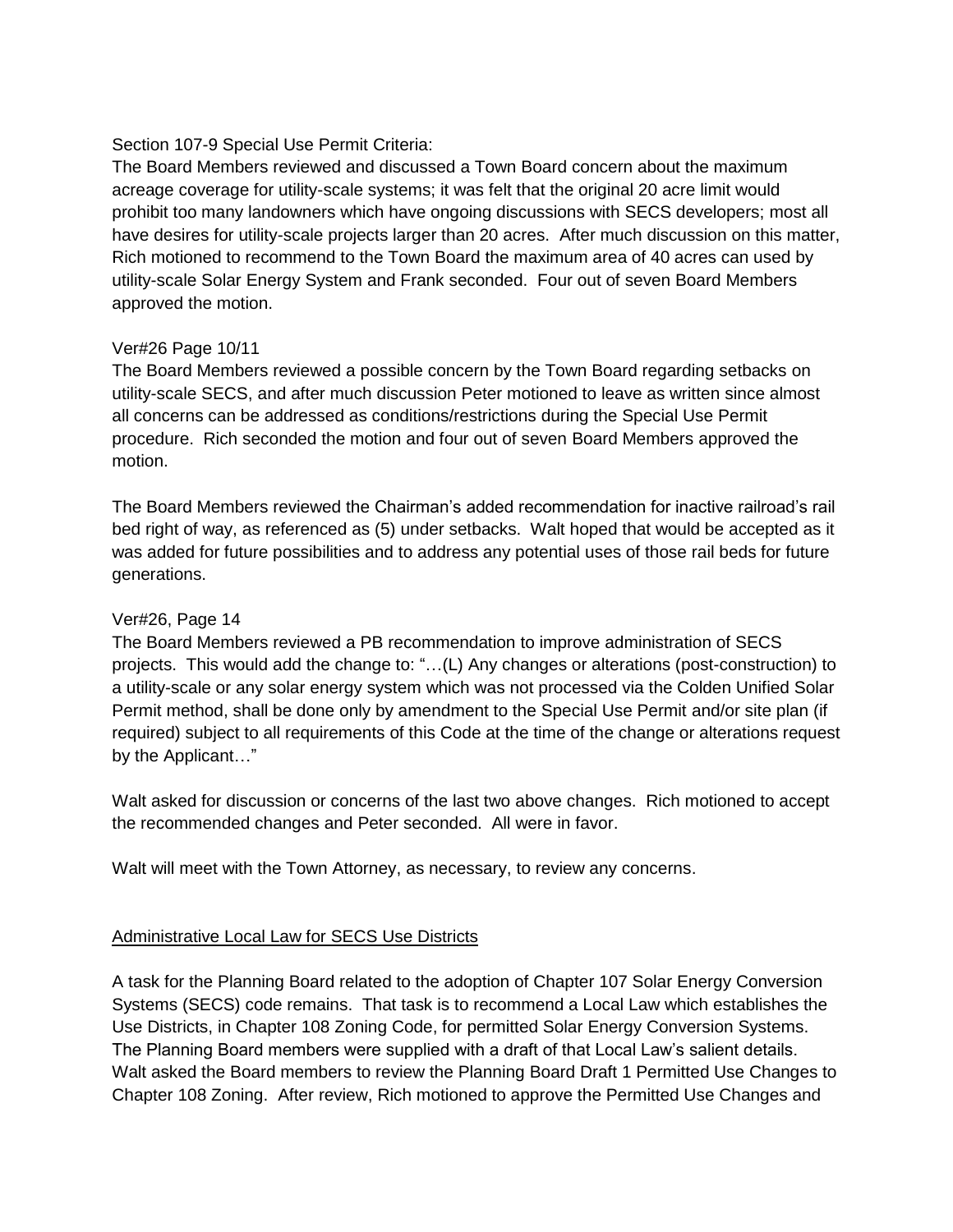Linda seconded. All were in favor. Walt will prepare a final recommendation, with legal preface, and supply that in complete form to the Town Board for action in conjunction with any adoption of the Chapter 107 SECS code.

## Fines & Fees

Walt asked if the Members of the Subcommittee group would have a timely meeting regarding unified solar permit and non-unified solar permitting fees. Obviously the most recent recommendation was prepared prior to the Chapter 107 SECS recommendation(s). Walt also requested the group to review the Special Use Permit (SUP) fee as applied to larger scale SECS projects so that it properly captures the effort level which will be needed by Town Officials when processing such a project for an applicant. Walt asked to receive the updated copy by next month's meeting so that the Town Board may consider it in a timeframe consistent with any possible adoption of the recommended SECS Chapter 107 code.

## CEC Benchmarking and Colden Unified Solar Permit (USP)

Walt reviewed with the Planning Board the Town Board's acceptance of the Resolution for CEC Benchmarking, and the approval by Resolution for adopting the Colden Unified Solar Permit (USP) after which the Planning Board can incorporate the USP into the Chapter 107 SECS code for consideration.

## CEC Update on Code Enforcement Training High impact Area

Walt advised that a training seminar hasn't been scheduled due to lack of availability of the NYS trainer who is obligated to perform that training for Code Enforcement and three Town Officials. Walt will take a more aggressive role is attempting to move that milestone along.

### Temporary Signs

Rich requested, due to the late hour, to defer the topic until next month.

### Continued Accessory Structure/Use Discussions

Walt asked Bobby for any updates and if he had time to research tiny houses along with tree house codes. Bobby stated that the tiny house requirements will not meet the Town of Colden square footage requirements. Bobby tried researching tree house codes in the search engine that Walt provided and he didn't find anything for structures mounted in trees as of the meeting date tonight.